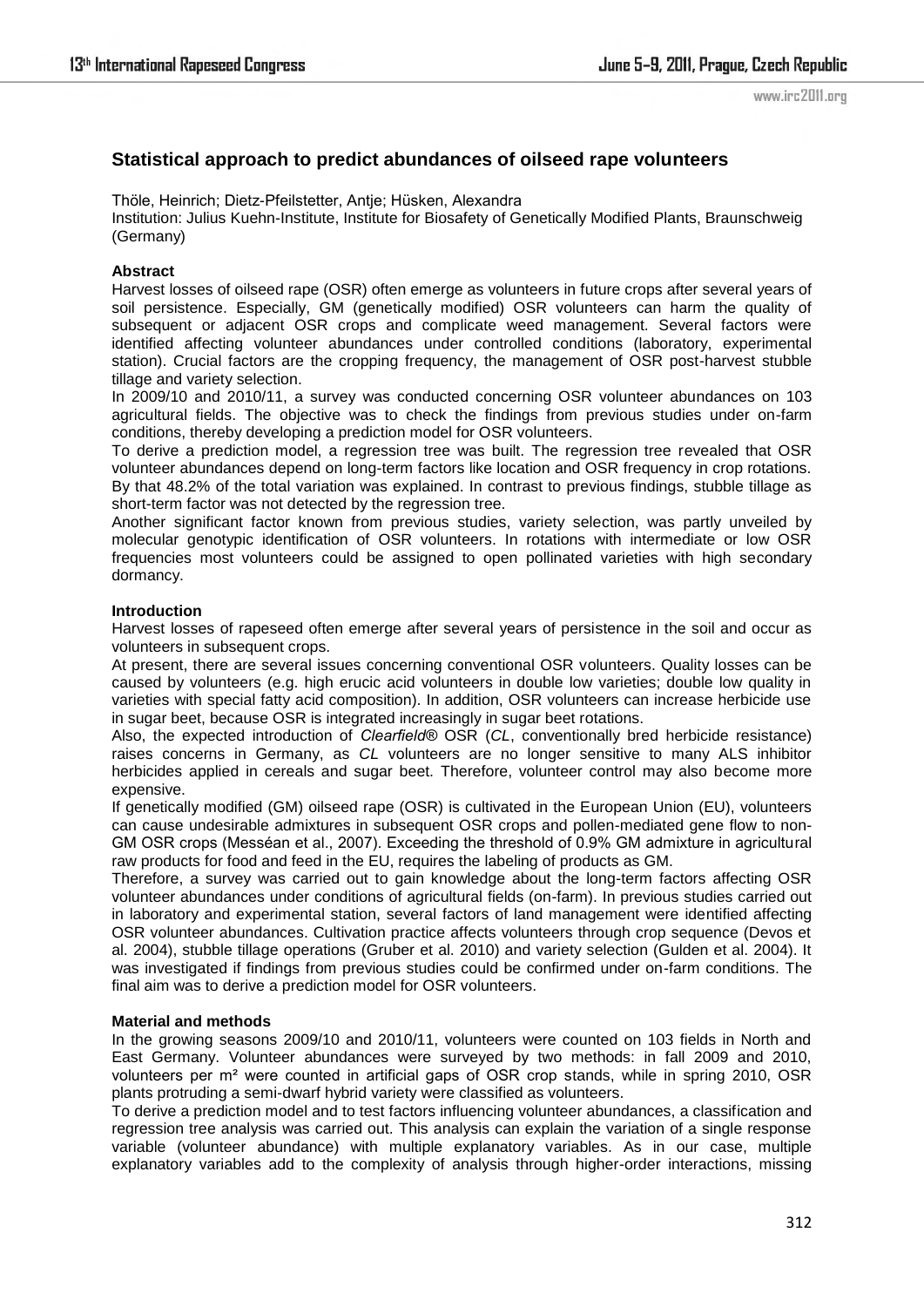www.irc2011.org

data and lack of balance (De´ath and Fabricius, 2000). Classification and regression tree analysis makes complexity manageable and transparent.

To gather information about influencing factors, farmers filled in questionnaires reflecting the cropping history of fields. Factors were characterized as follows.

- Location: subdivision of fields in soil-climate-areas with relatively homogeneous site conditions (Graf et al. 2009)
- Crop sequence (1997 to present): low (<20%), medium (20-25%) and high (>25%) intensity of previous OSR cultivation
- Primary tillage (in typical rotation OSR winter wheat winter barley): typically, drilling was prepared by inverting soils (moldboard plow) previous to each crop. Alternatively, several intermediate stages occurred up to consequent non-inversion or conservation tillage.
- Stubble tillage: temporal interval (weeks) between OSR harvest and first tillage operation
- Harvest conditions: presence or absence of extreme seed loss events (hail, lodging or drought)
- Herbicide application: annual season with at least one herbicide ingredient applied in the crop subsequent to OSR, leading to successful volunteer control (fall, spring, fall and spring, annually fluctuating).
- OSR variety selection: omitted

Data exploration showed that classification of OSR variety selection was not feasible because field histories differed individually with regard to numbers and temporal successions of cultivated varieties. As an alternative, we investigated the genotypic origin of OSR volunteers by molecular methods (ISSR-PCR).

The software used for classification and regression tree analysis was the package *rpart,* Version3.-46 (recursive partitioning) within the *R* statistical system (Version 2.11.1). Because of the numeric character of the response variable "OSR volunteer abundance", a regression tree was built. Tree building was checked by cross validation.

# **Results and discussion**

In regression tree analysis, "soil-climate-area" and "crop sequence" were identified as explanatory variables for volunteer abundance (total variation explained: 48.2 %). These factors explain the longterm element of OSR soil seed bank incline.

The soil-climate area "East hilly lands in Schleswig-Holstein" is characterized by earliest, highly intensive OSR rotations compared to other regions of Germany. Therefore, it seems reasonable that the highest median volunteer abundance (11 plants per  $m<sup>2</sup>$ ) occurred in this region (10 fields). Also, we can distinguish volunteer abundances between areas in former East and West Germany. In West Germany in areas favorable for OSR cultivation, comparatively small farms concentrated on rotations with fewer crops than in East Germany. So, OSR cultivation was only limited by rotation-specific demands. In most regions of East Germany, however, especially in naturally less favorable areas, OSR was only grown after the introduction of crop-specific subsidies in 1992 (MacSharry reforms). Before that time, wider rotations were fixed by governmental authorities. However, from 1992 to 2001 the economic attraction of OSR cultivation was limited by thresholds for OSR acreage supported by subsidies (Blair House Agreement). In addition, in East German farms wider rotations were often kept after 1990 in order to decrease average labor and machinery costs. So in 27 fields of the central east loess soils, only 1 plant per m<sup>2</sup> (median) occurred in contrast to favorable regions of West Germany (11 fields on loamy soils northwest: 3 plants/m²; 7 fields on marshlands: 3 plants/m², 7 fields in central/west uplands: 4 plants/m²). One exception is the northeast glacial soils, where the maritime climate is generally more favorable for OSR cultivation. Therefore, OSR cultivation was more intensive (volunteers: 3.5 plants per  $m<sup>2</sup>$ ). In less favorable soil-climate-regions (11 fields on weathered soils southeast: 1.0 plants/m<sup>2</sup>, 11 fields on glacial soils southeast: 0 plant/m<sup>2</sup>, 5 fields in Brandenburg northwest: 0.5 plant/m²), OSR is the most important break crop, but rotations were not intensified because of problems with OSR pathogens (sandy soils, continental climate).

The importance of other factors was shown in studies under controlled conditions (laboratory, experimental station). In case of stubble tillage, it is known that delaying operations results in substantially less volunteer abundances than immediate tillage after OSR harvest (Gruber et al. 2010). But in our study, stubble tillage did not explain the variation of volunteer numbers in the regression tree because the exact time delay of stubble tillage in past years was unknown. So, farmers very often estimated the average time delay. Also, conditions of stubble treatment (depth of tillage, soil moisture conditions, precipitation events etc.) were usually not documented. The relevance of primary tillage was negligible in previous studies (Gruber et al. 2010). This is supported by our findings in regression tree analysis. Plowing shifts OSR seeds to deeper soil layers, thereby reducing